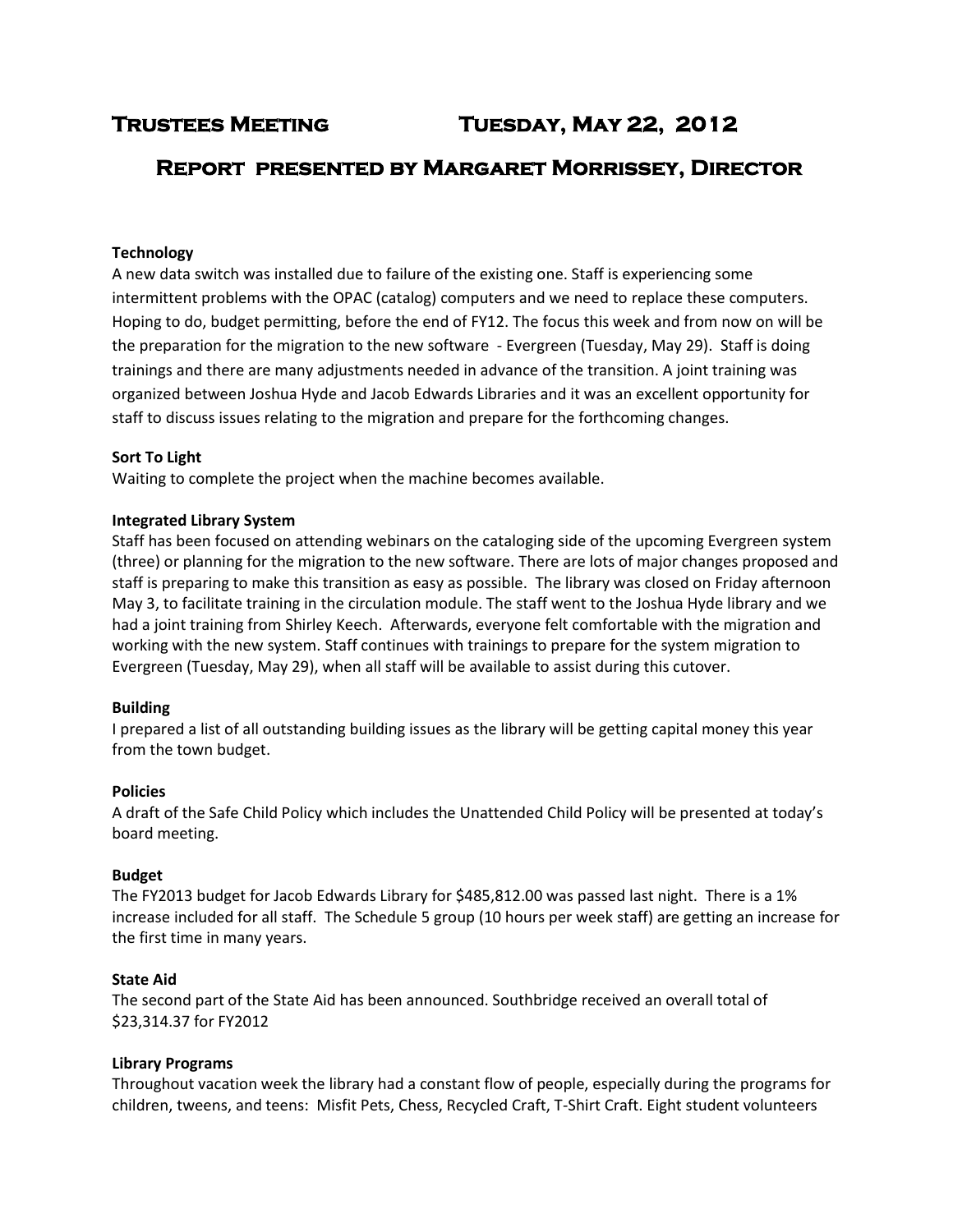from the co-ed community service fraternity, Alpha Phi Omega, from Worcester Polytechnic Institute offered a variety of recycled craft projects to 20 children as a drop in craft. Children, parents, and the WPI students all seemed to have a great time. Literary agent Jan Kardys presented a program on Thursday evening on how to publish a book.

On Monday evening we had a special Pajama Story Time celebrating *Día de los Niños Día de los Libros* and three students from the ASPIRA Youth Club and the program coordinator read some bilingual stories from the collection. Charlene Cloutier's Fourth Grade students of West Street School are the exhibitors for the month of May in the Children's Room. Mexican Amate is the work that is being displayed. A meet the artists reception was held. On Monday night there were three programs, the YMCA Art Show Reception, and Pajama Story Time in the Children's Room and a Jazz Combo playing in the Reading Room. The YMCA Art Show has been fabulous, with an impressive 71 people in attendance for the reception. Right after the reception, the regular Pajama Story Time took place and 52 people attended and an excellent opportunity to publicize programs at JEL

# **Outreach**

The 4<sup>th</sup> Grade students from West Street School presented the May show in the Children's Room. This is the second year the library has partnered with Charlene Cloutier . This year's theme was Mexican Amate paintings. A reception was also held during the month for the artists. JEL set up a table at the Senior Expo, at the Casaubon Center. Twenty five seniors from Centro las Americas/Council on Aging visited JEL for a tour of the library and a demonstration of the Wii console. Groups from The Bridge of Central MA and ASPIRA visited the library for a tour and an overview of relevant resources. Staff offered a program *Common Threads*, in celebration of 2nd Annual National Poetry Month. Ashley participated in the Youth Summit meetings.

Susan Babb, Advisor for Youth Services for the Massachusetts Library System (MLS) visited to chat with Children's Librarian about Youth Services and Summer Reading and toured the library.

# **School Visits**

Kim met with Ms Thistle's students at Eastford Road School and their parents. Ms Weyman and Ms Trahan's classes visited May 18.

# **Digitization**

I attended the annual Digital Commonwealth conference, at the DCU, earlier this month. The presentation on the Digital Library of America (dp.la) was fascinating. Here is a brief summary of some information from the DPLA blog that describes the project:

"Most neighborhoods in America have a public library. Now the biggest neighborhood in America, the Internet, wants a library of its own. The Digital Public Library of America, a nascent group of intellectuals hoping to put all of America's library holdings online. is still in its infancy—there's no official staff, nor is there a finished website where you can access all the books they imagine will be accessible. But if the small handful of volunteers nd directors have their way, you'll see all that by April 2013 at the latest"

The first LSTA grant that we applied for from the Library of the Commonwealth Digital Project is complete. An application has already been submitted for the second phase to digitize the Town of Southbridge Annual Reports. All the Southbridge yearbooks have been scanned and are available through the Internet Archive. There is currently a link from the main page of the JEL website to the project. We are in the process of a publicity campaign to promote this rich resource.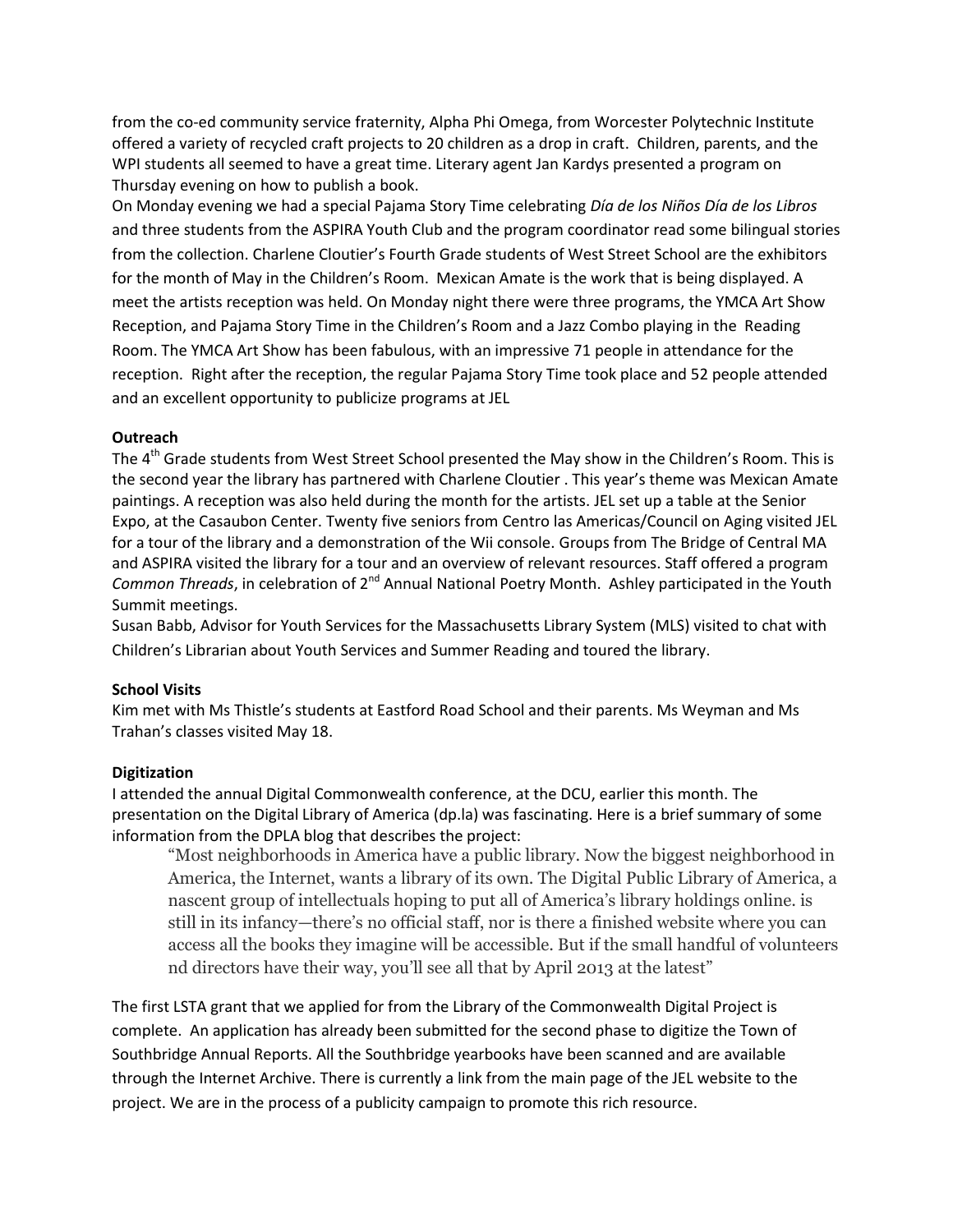### **Staff**

Brett French was hired for the Library Aide position in the Children's Room. The Library Page position is still available. Interviews are being scheduled.

### **Meetings**

Within the past month I attended the following board meetings: Digital Commonwealth, Literacy Volunteers and the monthly get together of area library directors to discuss areas of mutual interest I attended the ASPIRA Advisory Committee meeting at the HMH Wednesday evening and participated in the planning meeting for *Project Bread*. I attended the Digital Commonwealth conference on Tuesday 8th in Worcester. The speakers presented some very interesting information relating to digitization and the future. I met with colleagues from area libraries for our monthly informal meeting. The Historical Commission scheduled the May meeting for JEL , to facilitate the viewing of the Claire J. Birtz art collection. I had requested their consideration to fund the installation service costs. Steve Brady of the Historical Society was also in attendance and a discussion took place on the JEL 100<sup>th</sup> Anniversary and the Town's 200<sup>th</sup>. The Commission and Society will request a meeting with the Town Manager with a view to organizing a committee for the  $200<sup>th</sup>$  Anniversary.

### **Donations/Grants**

Andrew and Sheryl VanVooren donated \$100 in memory of Marcelle VanVooren, for Mother's Day.

# **Friends of Jacob Edwards Library**

The Friends are generously supporting many of the summer reading programs. They are in the process of sending out a mailing with the view to increase membership and in particular, to recruit active members.

#### **Economic Development Initiative May 31, 2012**

The town departments are being asked to get involved with the event for Thursday, May 31, 2012 at the Southbridge Hotel and Conference Center. Tours of the town and key interest areas will be visited. JEL has been asked to be involved with cultural and historical

| Thursday May 24        | eReaders                        | $6:30 - 7:30$ p.m.        | <b>Reading Room</b> |
|------------------------|---------------------------------|---------------------------|---------------------|
|                        | Demonstration                   |                           |                     |
| Friday 25              | Millenium ILS software          | 6 p.m.                    |                     |
|                        | shuts down                      |                           |                     |
| Tuesday 29             | Evergreen ILS software          |                           |                     |
|                        | In use                          |                           |                     |
| Month of June          | Artful Friends Exhibit          |                           | Main Hall           |
| Monday 4               | Mystery Book Club:              | 6:30 p.m. $-7:30$ p.m.    | <b>Reading Room</b> |
|                        | The Black Cat                   |                           |                     |
| Tuesday 5, 12, 19, 26  | Knitting With Sonya             | 10:30 a.m. $-$ 12:30 p.m. | <b>Reading Room</b> |
| Tuesday 5, 12, 19, 26  | Teen Anime Club                 | $3:10$ p.m. $-4:30$ p.m.  | Pioppi Room         |
| Wednesday 6, 13, 20,27 | Crafty Wednesdays               | All day                   | Children's Room     |
| Thursday 7             | <b>Artful Friends Reception</b> | 6:30 p.m. $-7:30$ p.m.    | Main Hall           |
|                        | Music by Rita Schiano           |                           | <b>Reading Room</b> |